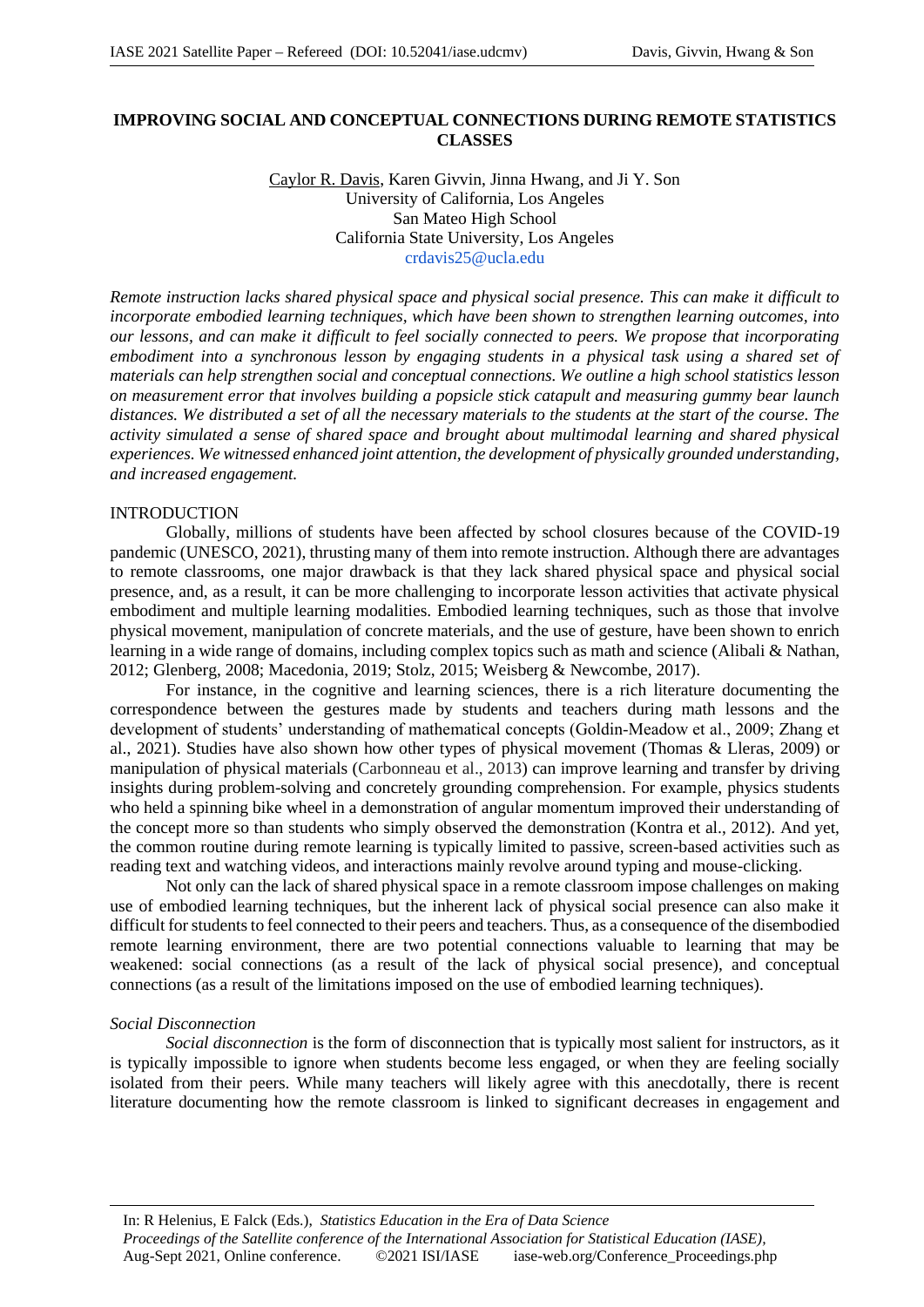increased burnout (Chen et al., 2020). In particular, students who opt to remain muted or with their video cameras off during synchronous class time, do not get the benefit of social and physical cues to help them feel connected. This is quite concerning since feeling socially connected can support collaborative learning, which is considered a valuable component in student success (Panadero & Järvelä, 2015; Rannastu-Avalos & Siiman, 2020). For instance, when students feel connected to their peers and teachers, there are benefits to their mental health and to their academic achievement (MacLeod et al., 2019), and peer-to-peer learning has been shown to improve learning, increase students' confidence, and reduce anxieties in the classroom (Fagen et al., 2002; Zhang et al., 2017).

## *Conceptual Disconnection*

*Conceptual disconnection* is more subtle but still consequential: in the remote learning environment, there are fewer opportunities to strengthen conceptual connections through physically grounded, multimodal learning experiences. As summarized by the Practicing Connections hypothesis (Fries et al, 2020), making connections across concepts is important for robust, generalizable learning, and is something that can be achieved through varied and deliberate practice, including practice that varies across modalities. For example, learning statistics requires students to make many connections across various representations of mathematical concepts, and contexts surrounding data. Instructors in a face-to-face classroom can use embodied techniques, physical space, and social interactions to expose students to multiple representations experienced via multiple modalities (e.g., rolling dice or flipping coins, drawing graphs, sharing manipulatives, physically demonstrating phenomena), and deliberately connect them together. These connections help ground students' understanding of abstract material across concrete representations and experiences. Without that physical space to support making these more widely varied connections, it can be much more challenging for instructors to develop an effective statistics lesson that harnesses the full power of social and embodied learning.

## *How can we bring some embodiment back to the remote learning experience?*

We propose that bringing some embodiment back into the remote statistics classroom will help alleviate some of the social and conceptual disconnect. More specifically, we theorize that a lesson that involves *a group task using shared manipulatives during synchronous instructional time* will help bring about the desired connections. In the remainder of this paper, we will describe the lesson that we designed applying principles of embodied learning, and discuss observations from our implementation.

#### A PHYSICAL GROUP TASK USING SHARED MANIPULATIVES: THE CATAPULT LESSON

The lesson was implemented with fully remote high school students in a newly developed Statistics and Data Science course (CourseKata; Son and Stigler, 2021) in the San Mateo Unified High School District. The main learning objective for this lesson was to help students understand *measurement error*, including how to identify sources of it, and how to distinguish it from *mistakes*, but the lesson also covered topics such as *experimental design*, and *explaining variation*.

For the core activity of the lesson, students built popsicle stick catapults (see Figure 1) to launch gummy bears and measured the distance they traveled. Students were tasked with answering the question: What affects how far the gummy bear launches? At the beginning of the school year, we supplied each student with a packet of all the necessary physical materials (popsicle sticks, rubber bands, gummy bears, measuring tape) that they picked up from their campus.

During synchronous instruction time, students worked in groups (in Zoom breakout rooms) to build their catapults, launch the gummy bears, and take measurements. They also spent some whole-class time both experimenting and discussing the best way to uniformly execute the launches and measure the launch distances (e.g., using different tools such as rigid rulers or measuring tapes). Additionally, they experimented with variations in catapult design (by adding more "lift" sticks, as indicated in Figure 1). They recorded their data, then cleaned and analyzed it using R and Jupyter notebooks (open-source programming tools commonly used by data scientists) in the subsequent lesson. All lesson materials can be found at this link: http://bit.ly/catapult-lesson-materials.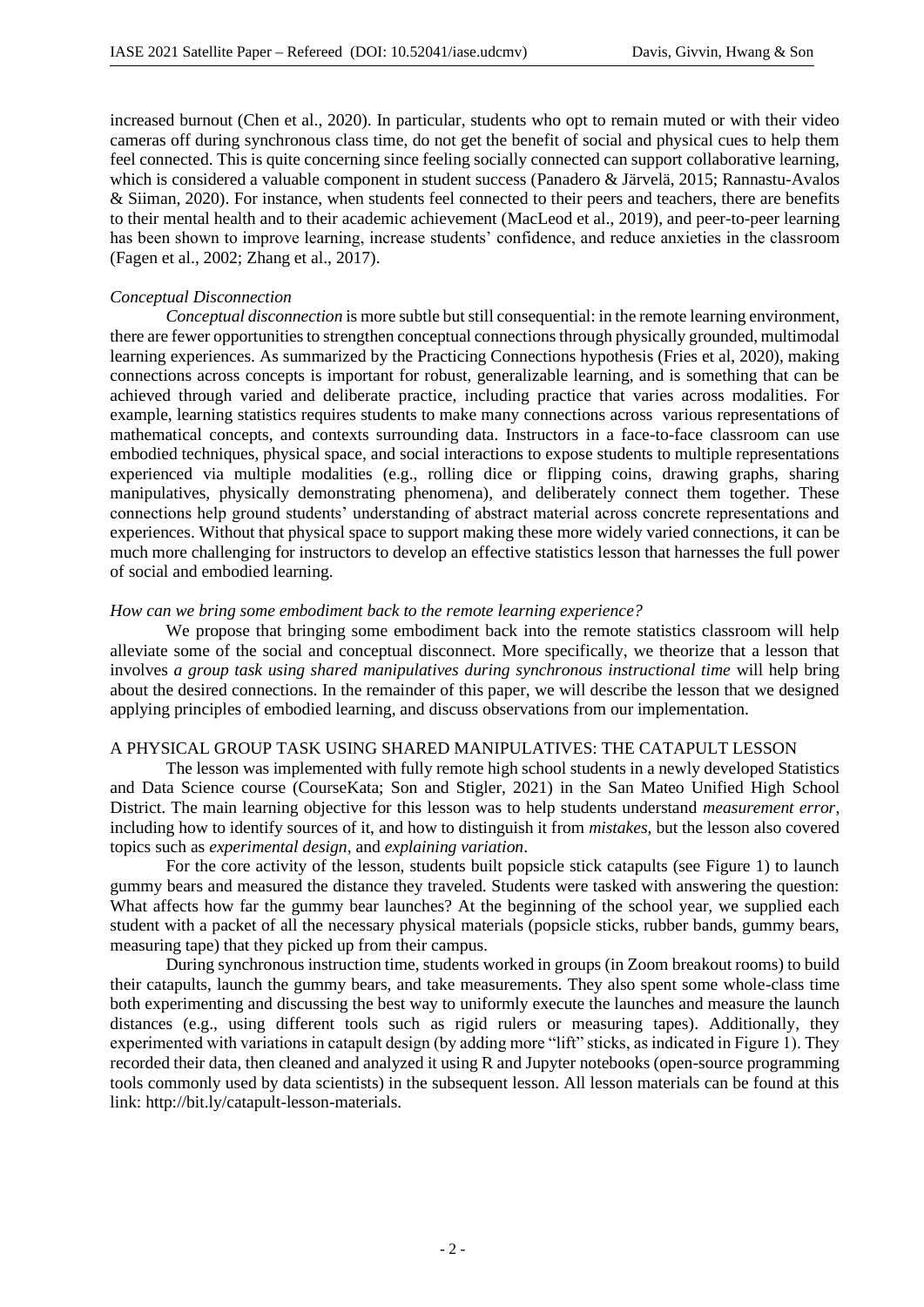

Figure 1. Catapult for launching gummy bears. Arrow indicates where "lift sticks" can be added or removed to adjust the height of the lift for the launching stick.

## WHAT DID EMBODIMENT BRING TO THE LESSON?

By doing this physical group task, and with each student having their own set of materials, there were three noticeable features of embodiment brought into this remote lesson. First, engaging simultaneously as a group in the same physical task, simulated a sense of shared space. Second, students were able to have shared embodied experiences by observing and replicating the actions of others (e.g., "I saw the way you launch a bear and tried the same thing and observed a similar effect"). Third, the lesson recruited multiple modalities in the learning process because the students could explore the ideas through manual manipulation and other direct experiences and observations. These three features are not limited to the building of a catapult or measuring gummy bear launches, but can be implemented in a variety of other group activities with shared physical manipulatives, conducted during a synchronous remote lesson.

According to our reading of the embodied cognition and education literature, there may be three types of social and conceptual connections that were enhanced during this lesson: joint attention, grounded understanding, and engagement (see Figure 2). Next, we will describe these in more detail, and will also discuss relevant class observations during lesson implementation.



Figure 2. Features of the physical task during remote learning that lead to enhanced connections (both social and conceptual). Note although we posit three features of the physical task (inside the arrow) and three enhanced connections, we do not mean to imply that each feature and connection is aligned one to one. The features *together* may lead to the enhanced connections.

## *Joint Attention*

Classically, joint attention has been defined as looking at (a behavioral proxy for *attending to*) an object that someone else is looking at, and is often studied in relation to infant language learning or imitation (Carpenter et al., 1998; Moore et al., 2014). Much of this literature suggests that more joint attention is associated with better learning. Note that joint attention is an example of both a social *and* a conceptual connection -- there is a social component because joint attention occurs between people but also a conceptual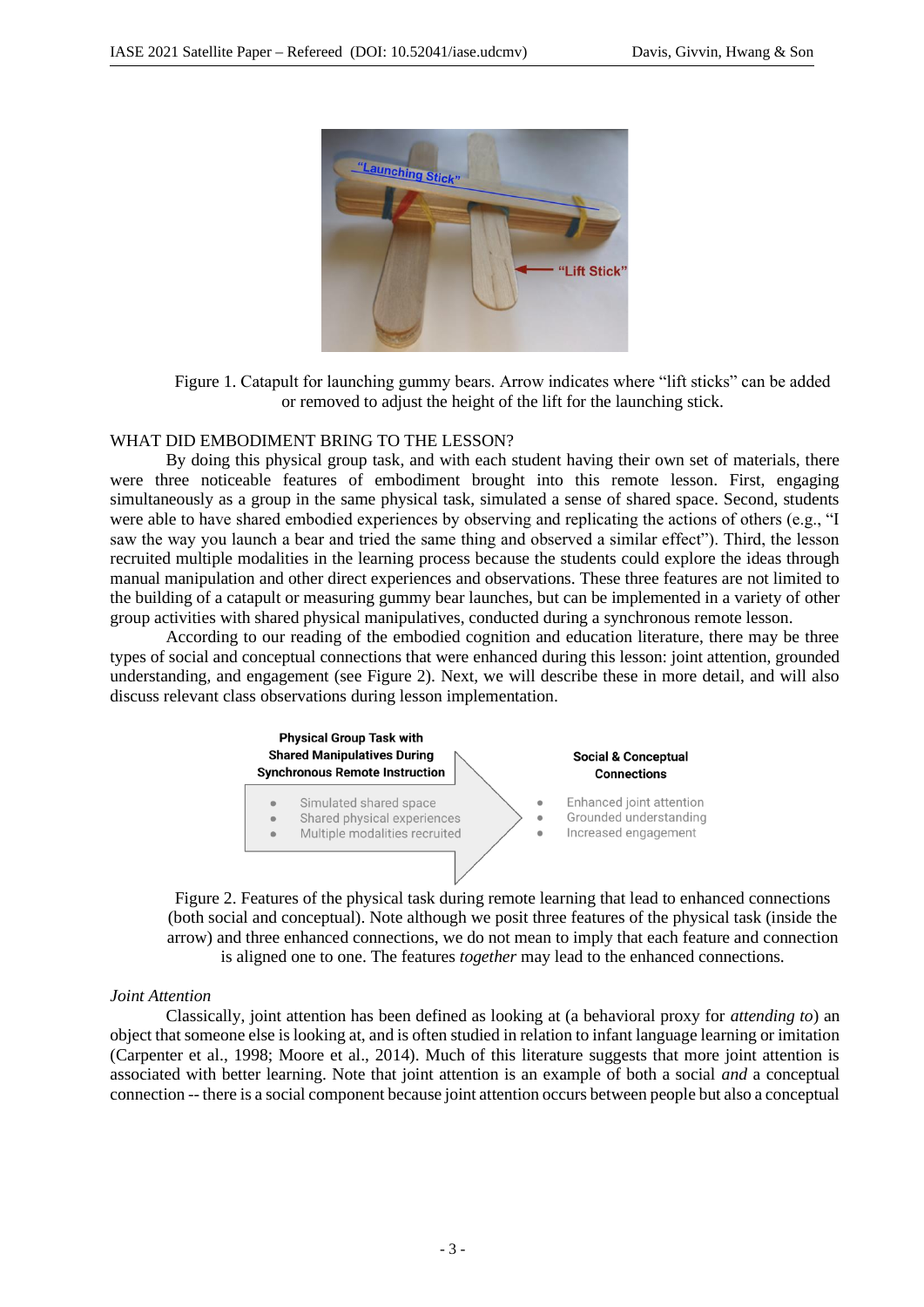one because the social connection is implicated in the processes of learning. We extend the basic notion of joint attention to education by defining it as when students attend to the actions of others and use that information during learning.

During implementation, students were more inclined to have their video on during the building, launching, and measuring activity. Students' eye gaze suggested that they were closely watching how others launched and measured in order to discuss various outcomes. As students discussed particular ideas about statistics (e.g., measurement error, where to measure from), they gestured to particular places on the objects in front of them and angled their cameras to show their group mates what they were looking at and talking about.

## *Grounded Understanding*

Even though the lesson involved concrete activities such as building the catapult, launching candy, and measuring distances, the goal was to explore abstract concepts such as measurement error versus mistakes and engage in operationalizing ideas such as the "best" way to measure distance. In many domains of science and mathematics, the goal of learning is understanding at an abstract and structural level rather than a concrete and superficial level. This abstract learning underlies our capacity to transfer our learning across superficially different situations. We would like for our students to learn about measurement error with catapults and candy launches but recognize that same principle in a different context (e.g., measurement error when it comes to estimating COVID-19 cases).

In the context of our catapult lesson, one benefit of the simultaneous physical activity was that these abstract ideas were grounded in concrete, observable, repeatable, physical experiences. Research in cognitive sciences suggests that examples of concepts grounded in rich physical and social interactions facilitate abstract reasoning (e.g., Wason & Shapiro, 1971; Nisbett & Ross, 1980; Reyes, Thompson, & Bower, 1980). Throughout the lesson, students were able to engage in manual manipulation and multimodal learning as they talked about measurement error; thus, a highly abstract concept was linked to concrete decisions and experiences. There were observable consequences of deciding whether to measure from one point or another, because students were able to try different ideas out and observe the effects (e.g., different methods of launching the gummy bears). This physical tinkering experience may provide fodder for future mental simulations which can serve as the basis for increased conceptual flexibility and generalizable problem-solving (Goldstone et al., 2010; Goldstone et al., 2017).

We observed this during implementation, as students experimented with several different methods of launching without being prompted by the instructor, and organically raised a wide array of questions to fellow group members (e.g., How long do we hold down the launching stick before releasing? Which way do we orient the gummy bear? At which end of the catapult do we begin our measurements? Which part of the bear do we measure? Do we measure where it lands or where it first bounces? Do we measure straight or diagonally if it launches sideways?).

## *Engagement*

Finally, embodied activities in an academic context may also help provide a common starting place for learning, such that variation in students' prior knowledge plays less of a role. During the catapult lesson, because there was a physical and more exploratory means of developing knowledge, a student who might know less about the definition of specific statistical terms can still share with confidence about a technique they discovered while trying to launch gummy bears. Students who might have otherwise felt academically less competent compared to their peers could feel as though their contributions were valid and interesting enough to share. Even though there are always a few students who are willing to offer responses to the teacher, in this lesson, there was a noticeable increase in the variety of students who offered suggestions and responses. We also witnessed an increase in peer-to-peer interactions, in which students made reference to what their peers had said. Such interactions have been linked to increases in critical thinking (American Association for the Advancement of Science, 1993; Council of Chief State School Officers, 2010; National Research Council, 1996).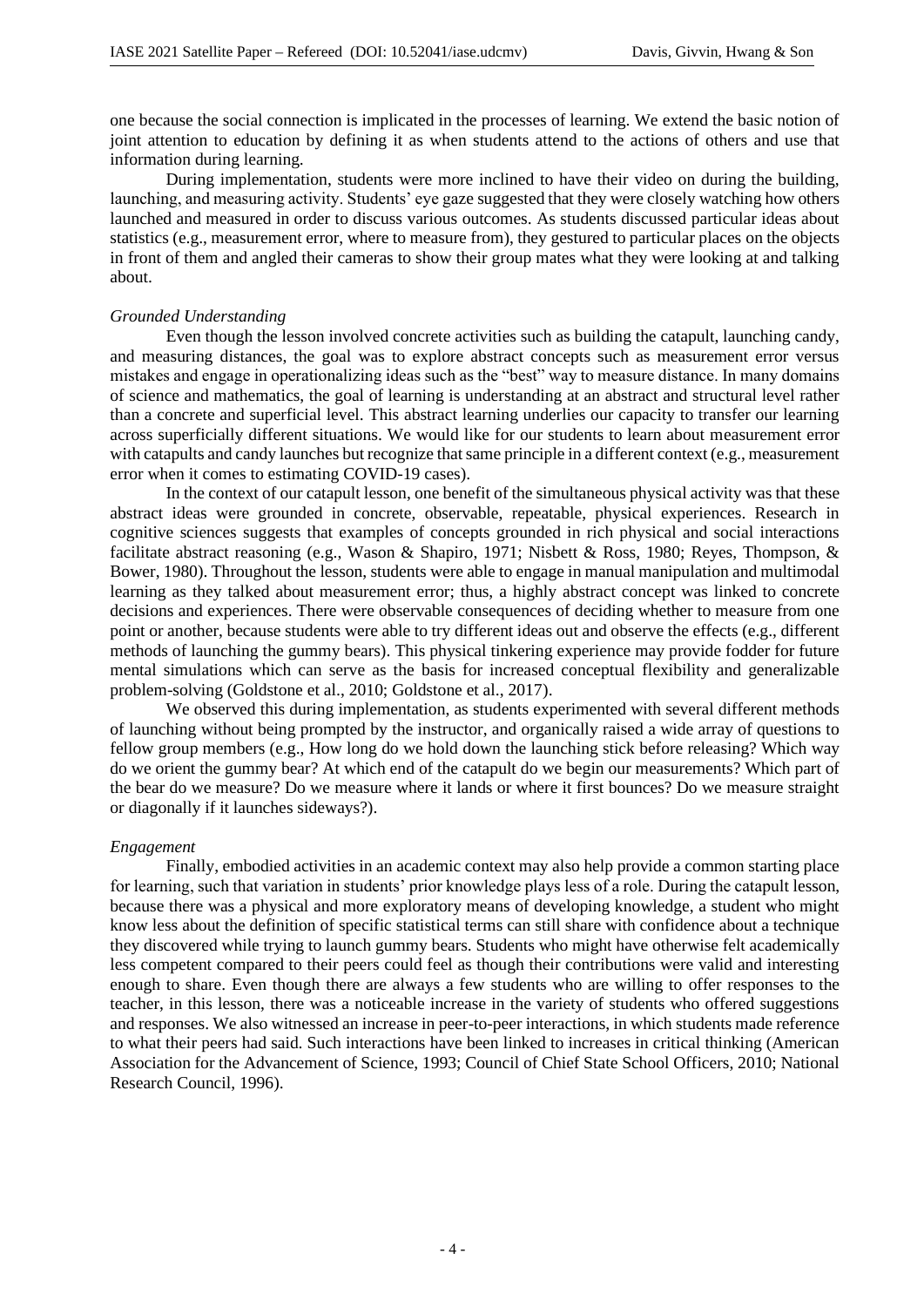The increased engagement was particularly notable during the breakout room sessions where students were more actively engaged in discussions with their groups (in some cases even laughing and seeming to have fun) while working with their catapults. This is in comparison to previous classes in which students often kept their cameras off and were minimally engaged in breakout rooms. There were more organic, casual conversations, such as comments on unusual things that happened (e.g., "The gummy bear landed on its feet!"; "Mine went crazy far!"; "Did you eat your gummy bears?") rather than terse moments of conversation strictly aimed at completing the task the instructor had set out for them. Although it should be noted that even with noticeable increases in engagement, there were still a few students who were not engaged, and kept their cameras off, or stayed muted.

#### LIMITATIONS

While we observed many benefits from employing this method, there are also a few limitations to keep in mind, the first being that this was not a controlled experiment. We did compare this lesson to previous lessons but not in a systematic way. However, three different teachers in the same school district implemented this lesson and they provided similar anecdotal reports. We have plans to more rigorously study these phenomena to supplement our observations.

Another consideration is that simultaneous physical activities (e.g., passing out physical materials, building the catapults) may take up valuable time and resources. This lesson required more logistics than other lessons so it is also important to examine whether the benefits outweigh the costs. Any lesson that builds up students' social and cognitive connections requires time -- and time is a scarce and precious resource in the remote learning landscape. For example, it took extra class time to have students build the catapults together. One alternative is to ask students to build the catapults before class, but would reduce the time spent fostering peer connections. The lesson also takes more time than a direct instruction lecture because student-guided discussion and exploration generally takes more time.

## **CONCLUSION**

For many of us instructors, we were unexpectedly 'catapulted' into this remote learning environment, forced to rapidly adapt, and along the way we experimented with ways to make remote learning "work." Many of us long for a return to in-person instruction, however remote instruction, in some form, will be more prevalent and accepted post-pandemic; thus, we should look to research in the learning sciences to help improve its effectiveness.

Although there are always differences between remote and face-to-face instruction, identifying the affordances that are beneficial to students and mimicking them in a way that makes sense in that modality can be useful. As we attempted to include elements of embodied experiences in our remote lessons, we were able to more clearly articulate why those features work in a face-to-face setting. Our approach is a modest, initial effort but shows the promise of drawing upon the combined creativity of teachers, designers, and researchers to make remote instruction more effective and engaging.

#### **REFERENCES**

- Alibali, M. W., and Nathan, M. J. (2012). Embodiment in mathematics teaching and learning: evidence from learners' and teachers' gestures. *Journal of the Learning Sciences, 21*, 247–286.
- American Association for the Advancement of Science. (1993). *Benchmarks for Science Literacy*. Washington, DC: Author.
- Carbonneau, K. J., Marley, S. C., & Selig, J. P. (2013). A meta-analysis of the efficacy of teaching mathematics with concrete manipulatives. *Journal of Educational Psychology*, *105*(2), 380.
- Carpenter, M., Nagell, K., Tomasello, M., Butterworth, G., & Moore, C. (1998). Social cognition, joint attention, and communicative competence from 9 to 15 months of age. *Monographs of the society for research in child development*, i-174.
- Chen, E., Kaczmarek, K., & Ohyama, H. (2020). Student perceptions of distance learning strategies during COVID-19. *Journal of dental education*, 10.1002/jdd.12339. Advance online publication.

Council of Chief State School Officers (2010). *Common Core State Standards for Mathematics*. National